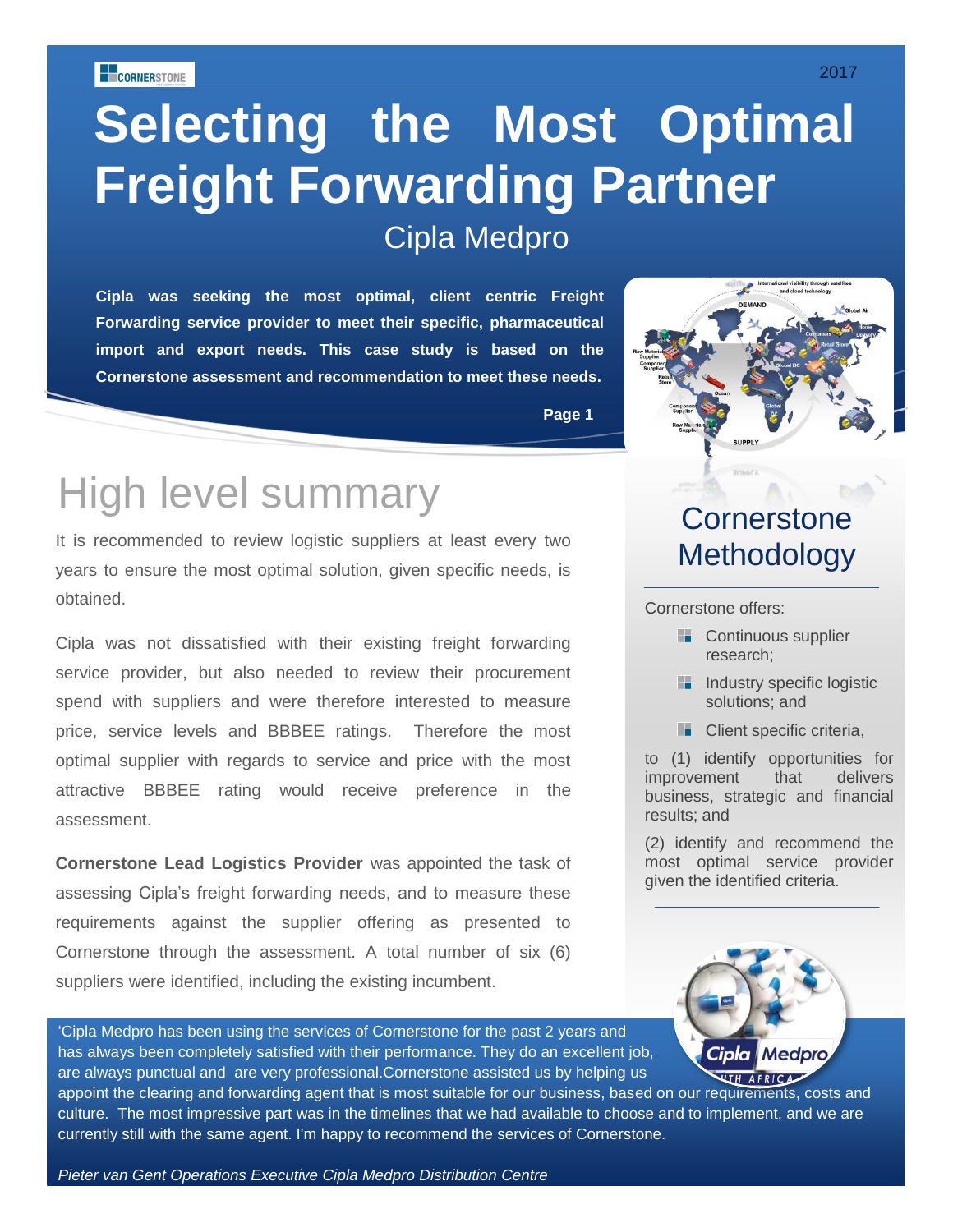# More about the client, **Cipla**

Cipla Medpro (http://www.cipla.co.za), owned by Cipla India (100%), is one of the country's leading pharmaceutical companies that produces world class medicines at affordable prices. Today the company is one of the largest pharmaceutical companies in South Africa by volume and third largest by value. Cipla Medpro's (hereafter referred to as Cipla) vision is advancing healthcare for all, which is supported by their mission to become the preferred partner in medicine.

One of their key values is to offer service excellence.

They must go beyond simply delivering their products and develop strong bonds with their clients. It is essential that they provide a unique client experience by proactively anticipating their clients' needs and expectations and exceeding them at every opportunity.

This **service** needs to be underpinned by **excellence**.Service excellence is an attitude engrained in every department and it begins and ends with the organisation's people.

Cipla's service providers need to have the same culture of excellence, and therefore **client centricity** was one of the **criteria** included in the assessment.

**Criteria Assessed TRIRIRICIE Market Competitive Rates Client References Clearing Expertise Pharmaceutical Freight Forwarding Experience Preferred Trader Status** Support Innovation Supplier Support **Estimate Process Service Levels and Penalties** Ethics, Values and Integrity **True Client Centricity** 



**Cornerstone starts all engagements**  wi<sub>th</sub> a high level supply chain **discussion to identify the business releases that would bring the quickest and highest ROI for our clients.** 

Process to identify the most optimal supplier per client

- $\boxplus$  Identify criteria for optimal service to the Client that will drive their business, strategic and financial results;
- $\boxplus$  Research market to identify 3rd party service providers whose unique value propositions and ideal client profile match those of the Client's;
- $\boxplus$  Write a Client specific assessment based on these criteria;
- $\boxplus$  Launch the assessment to the identified suppliers;
- $\boxplus$  Measure service providers against scorecard; and
- 2 opportunities identified in changing service providers. **E Present recommendation to Client, including risks and**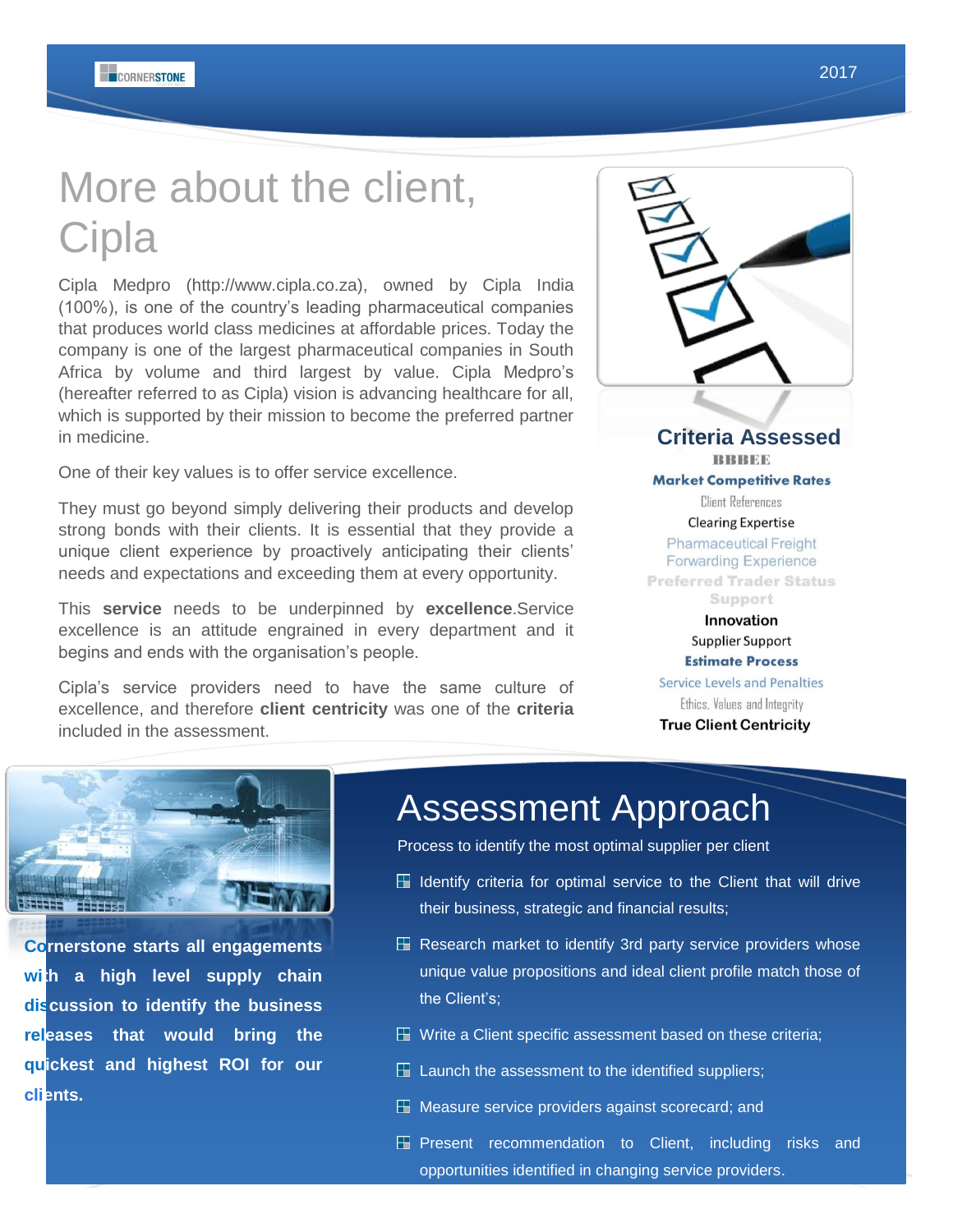# Criteria Assessed

Below are 5 examples of the 12 criteria assessed:

- 1. **Market competitive rates**: Due to the complex way of quoting and the different rate structures available in the Freight Forwarding Industry, Cornerstone requested the information of 14 actual historic shipments from Cipla. The shipments took in consideration different product descriptions (all of whom attracted duty percentages), different modes of transport, different Inco terms etc. to obtain a relative sample of the type of freight costs Cipla can expect.
- 2. **Errors submitted by supplier**: Cornerstone conducted a thorough analysis of the estimate submissions to identify errors.The number and magnitude of the errors is something that should be taken into consideration when selecting a service provider, as this negatively impacts freight forwarding cost expectations versus actual invoicing received when dealing with the service provider.
- 3. **BBBEE**: Service providers' BBBEE level was measured, including current level, black ownership status, expiry date of current score, date when the revised codes will become applicable, forecasted BBBEE codes, fronting and strategy to improve rating.
- 4. **Client references**: Each supplier had to provide five references of their existing clients. Cornerstone conducted an interview with each of these clients. Each question and the overall view attracted a score and were compared against the other service providers to measure client centricity and client service.
- 5. **Clearing expertise:** Suppliers had to motivate their clearing expertise. Focus was placed on their ability to reduce customs risk and penalties, relationships, processes, status, innovation, geographic etc. relating to SARS, Ports and Internal (company).



**Sum Estimates and % Difference** 



Supplie

 $0.00$ 

 $4.50$ 

 $5.00$ 

3.50

 $^{\prime}$ .00

4.60

 $4.00$ 



Total O & A

Difference

 $#$  Errors

**Supplie** 

 $\frac{1}{00}$ 

 $290$ 

 $4.60$ 

 $3.00$ 

upplie

 $\frac{D}{0.00}$ 

3.50

## 200 000.00

 $-50000000$  $-10000000.00$ 

**Current BBBEE** 

Proposed BBBEE

Expiry Date

2.00

600 000 00

400 000.00

1800 000.00

**Outcomes**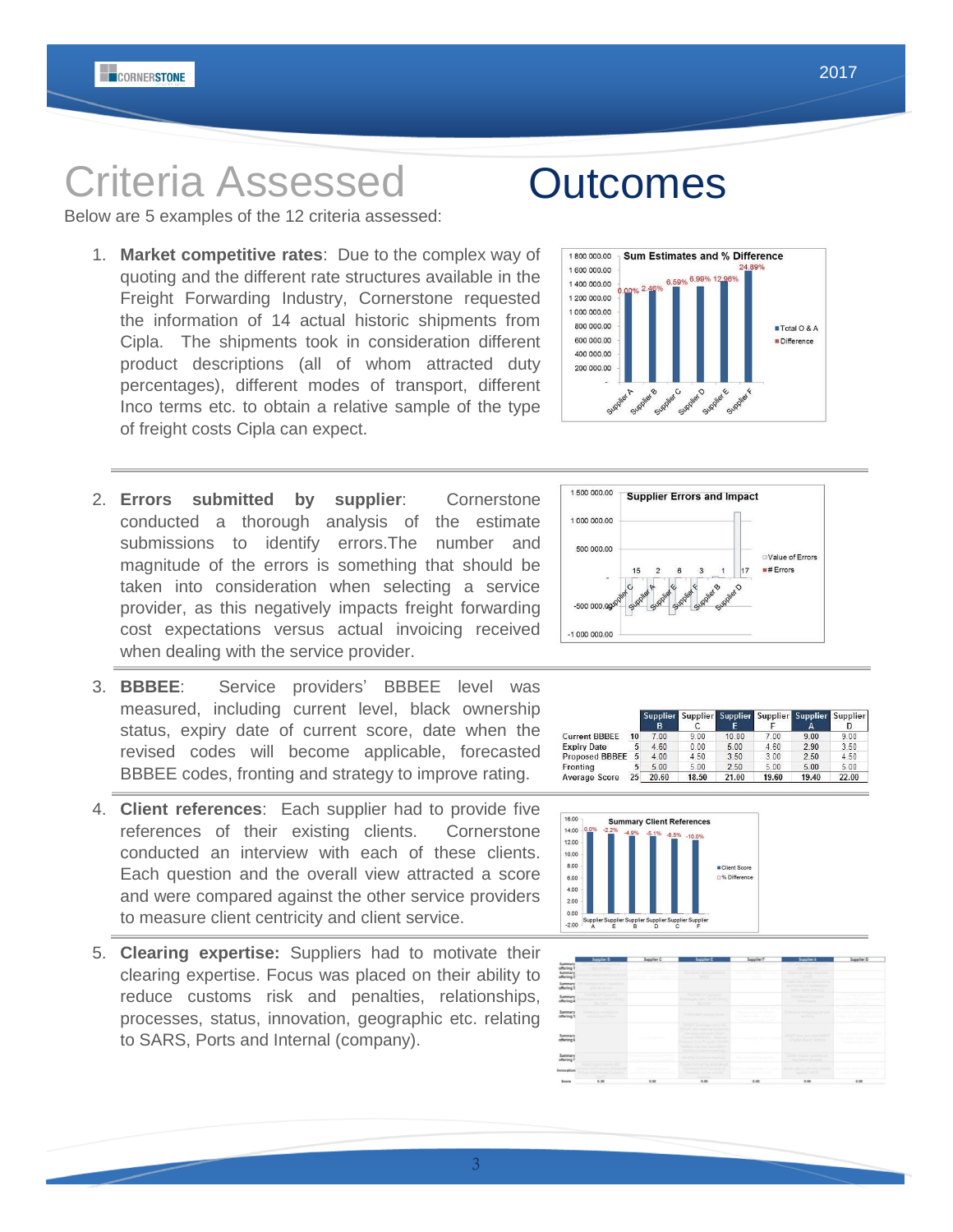## Summary Results

Given the different suppliers' submissions, and interactions with the various suppliers, Cornerstone hasassessed the criteria and submitted the following summary evaluation. The results were rated in terms of the suppliers' overall score and ranked from the highest to the lowest score.

Each one of the 12 criteria received a summary score, and the components of each score are broken down and presented in the criteria specific section of the assessment.

Please note that the Supplier names (A to F) are randomly selected throughout the case study to ensure confidentiality secured.

# Snapshot View

The table and graph below presents a high level summary of the 12 criteria assessed, and the suppliers ranked relating to their ability to meet Cipla's Freight Forwarding needs.



Given the detailed assessment, the various criteria assessed and the interactions with the different service providers, Cornerstone made a recommendation to Cipla with regards to the most optimal service provider, as well as who the runner up should be.

Even though all six (6)service providers were able to meet the immediate, high level freight forwarding needs of Cipla, Cornerstone's assessment highlighted a number of challenges and obstacles that could be experienced on different levels, for all of these suppliers. It also measured the unique needs of Cipla as a pharmaceutical importer and manufacturer, and which of these service providers' unique selling propositions had the ability to meet, and even exceed, these needs.

An individual motivation and summary per supplierwas included at the end of the assessment, highlighting the main contributing factors to the overall score obtained by supplier.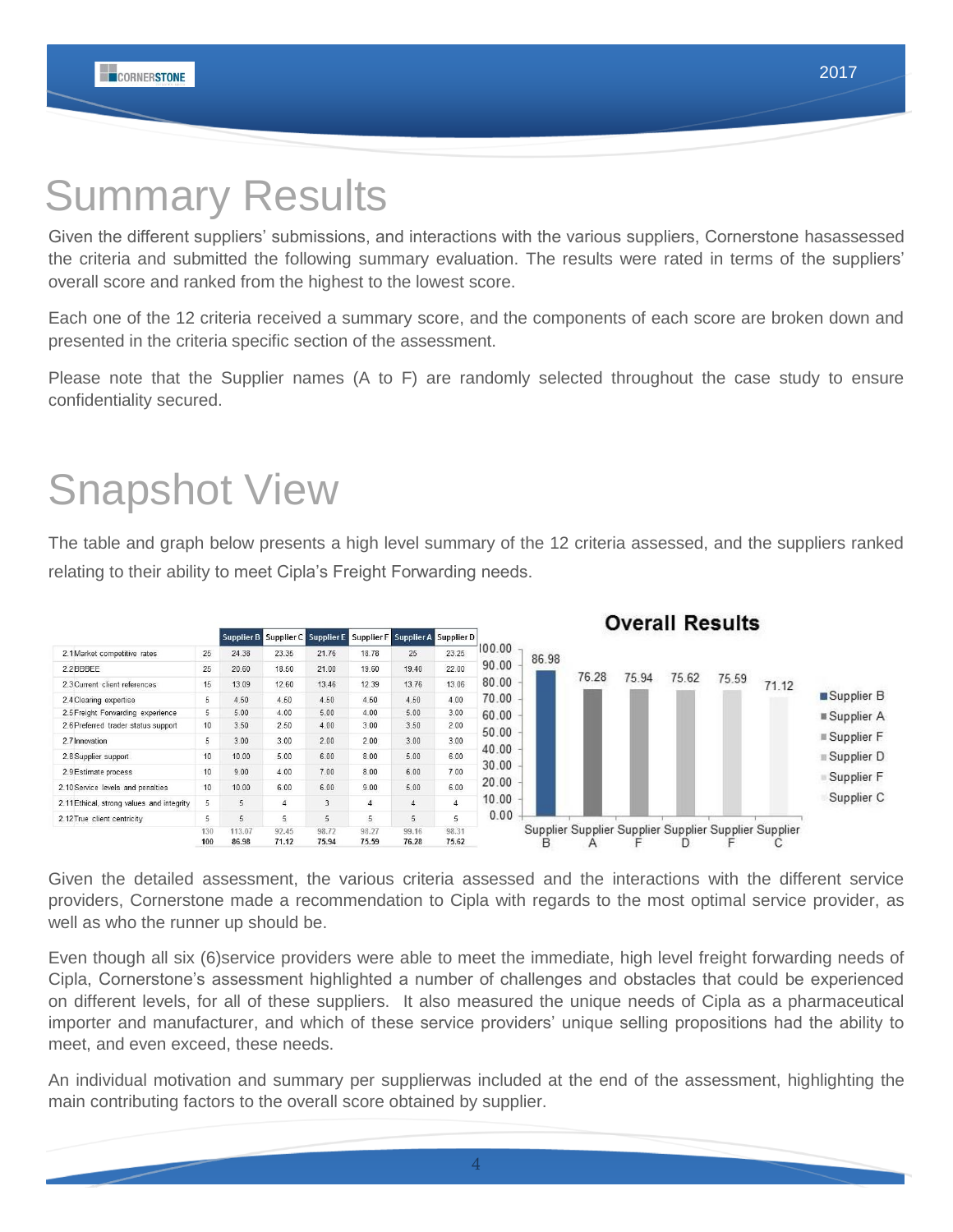## Post Recommendation

Once Cornerstone made the recommendation to the client, and the client agrees to move forward with the suggested supplier, Cornerstone introduce the service provider to the client, to ensure terms and conditions are signed, smooth transition from the existing to the new service provider and focus on building strong relationships between all relevant stakeholders.

Cornerstone further assists in writing the Standard Operating Procedure (SOP) with Key Performance Indicators (KPIs) specific to the criteria identified for the assessment, and the implementation thereof.

## Ongoing Assistance

Cornerstone offers senior sales and director level support on the implemented account and serves as a direct contact for both the client and the service provider to assist in handling any operational, relationship or billing challenges.

They take part in monthly operations meetings and quarterly business reviews to ensure the client's needs are met according to the supplier solution offered through the assessment.Minutes of meetings gets distributed to all stakeholders involved.

Cornerstone has an on-going strategy to extract further wallet share for the service provider and to suggest innovative ways of working to cement the relationship and to continuously offer a differential to the client.

In closing, Cornerstone manages the overall relationship to ensure profitable growth for the service provider, as well as improved service levels, reduced costs and improved client centricity for the client.



## Joseph Ludorf

**Cipla Medpro Supply Chain Director** *'All projects were completed and delivered ahead of time and expectations and the quality of work was immediately apparent. Cornerstone demonstrated over and over that it was their obligation to go above and beyond for us, as their client. Cornerstone always assists in* 

*questions and maintains a phenomenal business relationship.*

*a professional way with any* 

*Cornerstone offers good business foresight identifying risks and offering solutions.*

*Logistics and supply chain is becoming more and more integrated into the larger business as an important part of all businesses. The specialized part of the business do not always have specialized resources to address specific business risks. Cornerstone has a suitable solution to focus on these specific, specialized risk areas and to customize solutions.'*